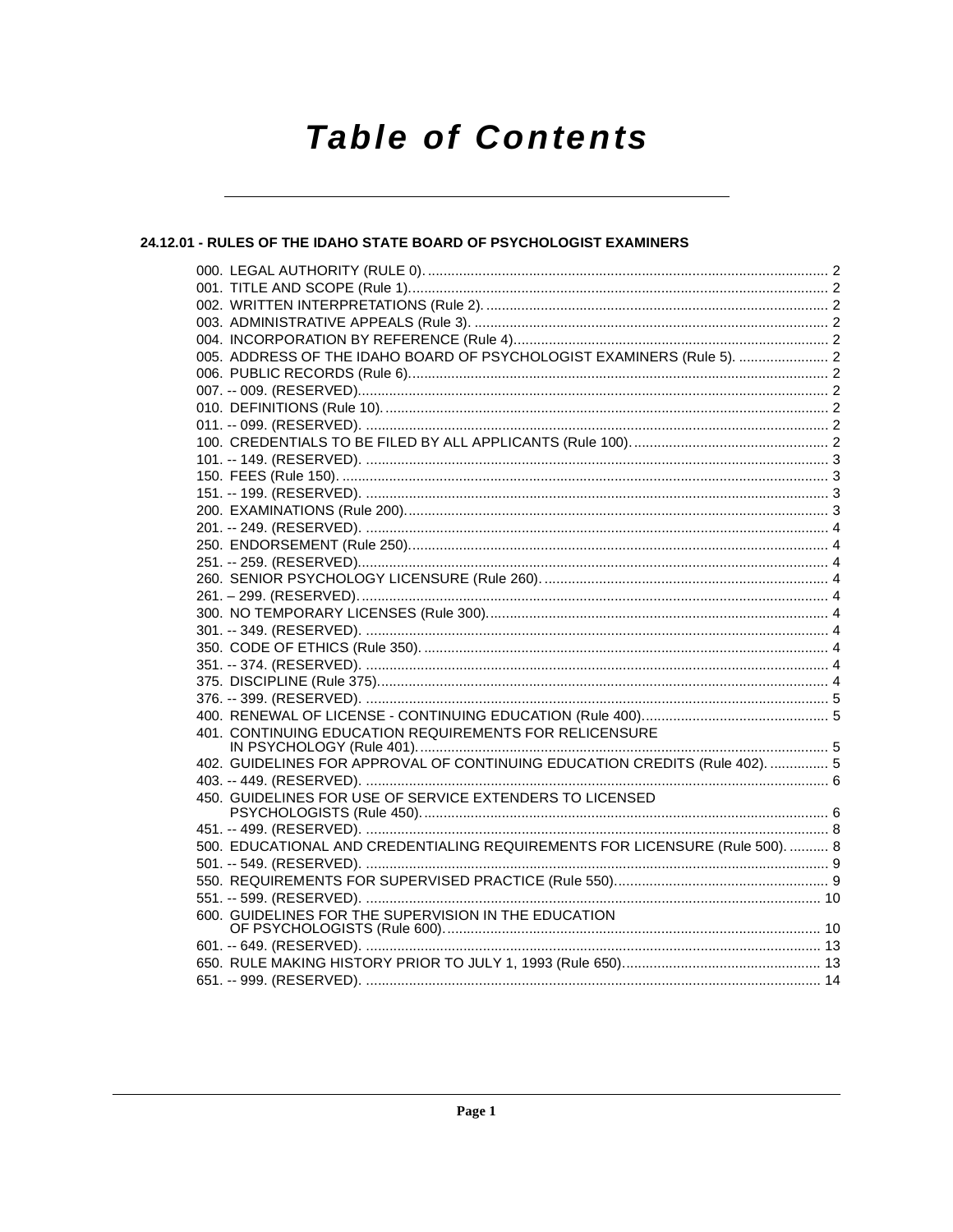#### **IDAPA 24 TITLE 12 Chapter 01**

### <span id="page-1-0"></span>**24.12.01 - RULES OF THE IDAHO STATE BOARD OF PSYCHOLOGIST EXAMINERS**

#### <span id="page-1-1"></span>**000. LEGAL AUTHORITY (RULE 0).**

These rules are hereby prescribed and established pursuant to the authority vested in the Idaho State Board of Psychologist Examiners by the provisions of Section 54-2305. Idaho Code. (7-1-93) Psychologist Examiners by the provisions of Section 54-2305, Idaho Code.

#### <span id="page-1-2"></span>**001. TITLE AND SCOPE (Rule 1).**

These rules shall be cited as IDAPA 24.12.01, "Rules of the Idaho State Board of Psychologist Examiners". (7-1-93)

#### <span id="page-1-16"></span><span id="page-1-3"></span>**002. WRITTEN INTERPRETATIONS (Rule 2).**

The board may have written statements that pertain to the interpretation of the rules of this chapter. Such interpretations, if any, are available for public inspection and copying at cost in the main office of the Bureau of Occupational Licenses. (3-15-02)

#### <span id="page-1-4"></span>**003. ADMINISTRATIVE APPEALS (Rule 3).**

Administrative appeals shall be governed by the Administrative Procedure Act, Title 67, Chapter 52, Idaho Code.

(3-15-02)

#### <span id="page-1-5"></span>**004. INCORPORATION BY REFERENCE (Rule 4).**

The document titled "Ethical Principles of Psychologists and Code of Conduct", published by the American Psychological Association and dated December 1, 1992, as referenced in Section 350, is herein incorporated by reference and is available from the Board's office and on the Board web site. (3-15-02)

#### <span id="page-1-6"></span>**005. ADDRESS OF THE IDAHO BOARD OF PSYCHOLOGIST EXAMINERS (Rule 5).**

[The office of the Board of Psychologist Examiners is located within the Bureau of Occupational Licenses, Owyhee](http://www2.state.id.us/ibol/psy) Plaza, 1109 Main Street, Suite 220, Boise, Idaho 83702-5642. The phone number of the Board is (208) 334-3233. The Board's FAX number is (208) 334-3945. The Board's e-mail address is ibol@ibol.state.id.us. The Board's official web site is at www2.state.id.us/ibol/psy. (3-15-02)

#### <span id="page-1-7"></span>**006. PUBLIC RECORDS (Rule 6).**

The records associated with the Board of Psychologist Examiners are subject to the provisions of the Idaho Public<br>Records Act. Title 9, Chapter 3, Idaho Code. (3-15-02) Records Act. Title 9, Chapter 3, Idaho Code.

#### <span id="page-1-8"></span>**007. -- 009. (RESERVED).**

#### <span id="page-1-15"></span><span id="page-1-9"></span>**010. DEFINITIONS (Rule 10).**

<span id="page-1-12"></span>**01. Board**. The Idaho State Board of Psychologist Examiners as prescribed in Section 54-2301, Idaho (7-1-93) Code. (7-1-93)

**02. Bureau**. The Bureau means the Bureau of Occupational Licenses, as prescribed in Sections 54-605 and 67-2602, Idaho Code. (3-15-02)

**03. Certificate Of Professional Qualification**. A certificate of professional qualification shall mean the certificate of professional qualification granted to a psychologist by the Association of State and Provincial Psychology Boards. (3-15-02)

#### <span id="page-1-10"></span>**011. -- 099. (RESERVED).**

#### <span id="page-1-14"></span><span id="page-1-13"></span><span id="page-1-11"></span>**100. CREDENTIALS TO BE FILED BY ALL APPLICANTS (Rule 100).**

**01. Completed Application**. An application shall be completed by all applicants for licensure upon a form prescribed by the State Board of Psychologist Examiners. (7-1-93)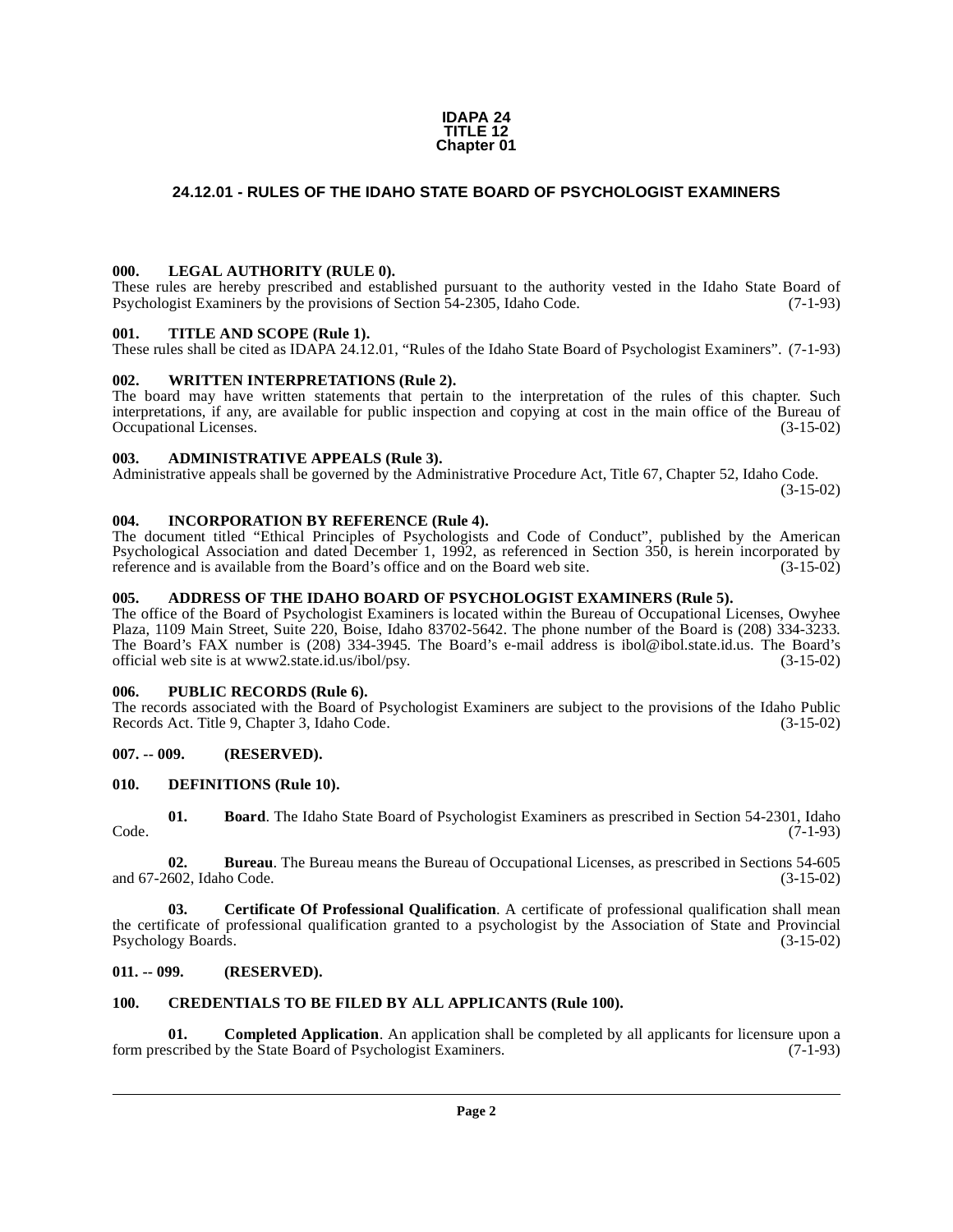<span id="page-2-13"></span>**02. Official Transcripts**. All applicants shall arrange for official transcripts of all credits earned, at each approved college or university, to be transmitted by the registrars of the educational institutions directly to the board. board. (7-1-93)

<span id="page-2-12"></span>**03.** Letters Of Reference. Letters of reference, regarding the character, training, and experience of the tshall be returned to the board by the references before decision is rendered on the application. (7-1-93) applicant shall be returned to the board by the references before decision is rendered on the application.

<span id="page-2-14"></span>**Post Graduate Experience**. One (1) of the two (2) years of post-graduate experience as required by Section 2307(b), Idaho Code, (not the internship) may be pre-doctoral. The second year must be post-doctoral work under appropriate supervision and must be verified by the appropriate supervisor. (3-15-02)

**05. Official Documentation**. Official documentation of meeting the requirements of Chapter 23, Title 54, Idaho Code and IDAPA 24.12.01, must be received by the Board directly from the entity or person responsible for providing such official documentation. Applicants are responsible for requesting the required documentation from the appropriate entities and persons. (3-15-02) appropriate entities and persons.

<span id="page-2-0"></span>**101. -- 149. (RESERVED).**

<span id="page-2-1"></span>**150. FEES (Rule 150).**

<span id="page-2-11"></span><span id="page-2-4"></span>**01. Annual Renewal Fee**. Annual renewal fee - two hundred dollars (\$200). (7-1-98)

<span id="page-2-15"></span><span id="page-2-7"></span><span id="page-2-5"></span>**02.** Application Fee. Application fee - two hundred dollars (\$200). (7-1-93)

**03. Examination Fee**. Examination fee shall be equal to that charged by the national examining entity ocessing fee of twenty-five dollars (\$25). (3-18-99) plus a processing fee of twenty-five dollars (\$25).

**04. Reexamination Fee**. Reexamination fee shall be equal to that charged by the national examining us a processing fee of twenty-five dollars (\$25). entity plus a processing fee of twenty-five dollars  $(\$25)$ .

<span id="page-2-6"></span>**05. Endorsement Fee**. Reciprocity fee - one hundred dollars (\$100) as established by Section 54-2312, Idaho Code. (3-15-02) Idaho Code. (3-15-02)

<span id="page-2-8"></span>**06. Examination, Reexamination Or Endorsement Fee In Addition To Application Fee**. The examination, reexamination, or endorsement fee shall be in addition to the application fee and must accompany the application.  $(3-15-02)$ application. (3-15-02)

#### <span id="page-2-2"></span>**151. -- 199. (RESERVED).**

#### <span id="page-2-9"></span><span id="page-2-3"></span>**200. EXAMINATIONS (Rule 200).**

<span id="page-2-18"></span>**01. Written Exam Required**. The board will require a written examination of applicants. The written examination will be the national examination for professional practice in psychology, and a score of seventy percent (70%) will be considered passing.  $(70%)$  will be considered passing.

<span id="page-2-16"></span>**02. Time And Place Of Exam**. The examination will be conducted at a time and place specified by the board. (7-1-93)

<span id="page-2-10"></span>**03. Failure Of Exam**. The first time the examination is failed the applicant may take it again the next time it is given upon application and payment of fees. If the examination has been failed twice, the individual must wait at least one (1) year before taking it a third time. The individual must wait at least one (1) year and petition the board for approval to take the examination the fourth time which petition shall include evidence satisfactory to the board that the applicant has taken additional study in the field of Psychology before approval will be granted.

(7-1-93)

<span id="page-2-17"></span>**04. Waiver Of Exam**. Upon application, the examination may be waived to a member who is a diplomate in good standing of the American Board of Professional Psychology. (7-1-93)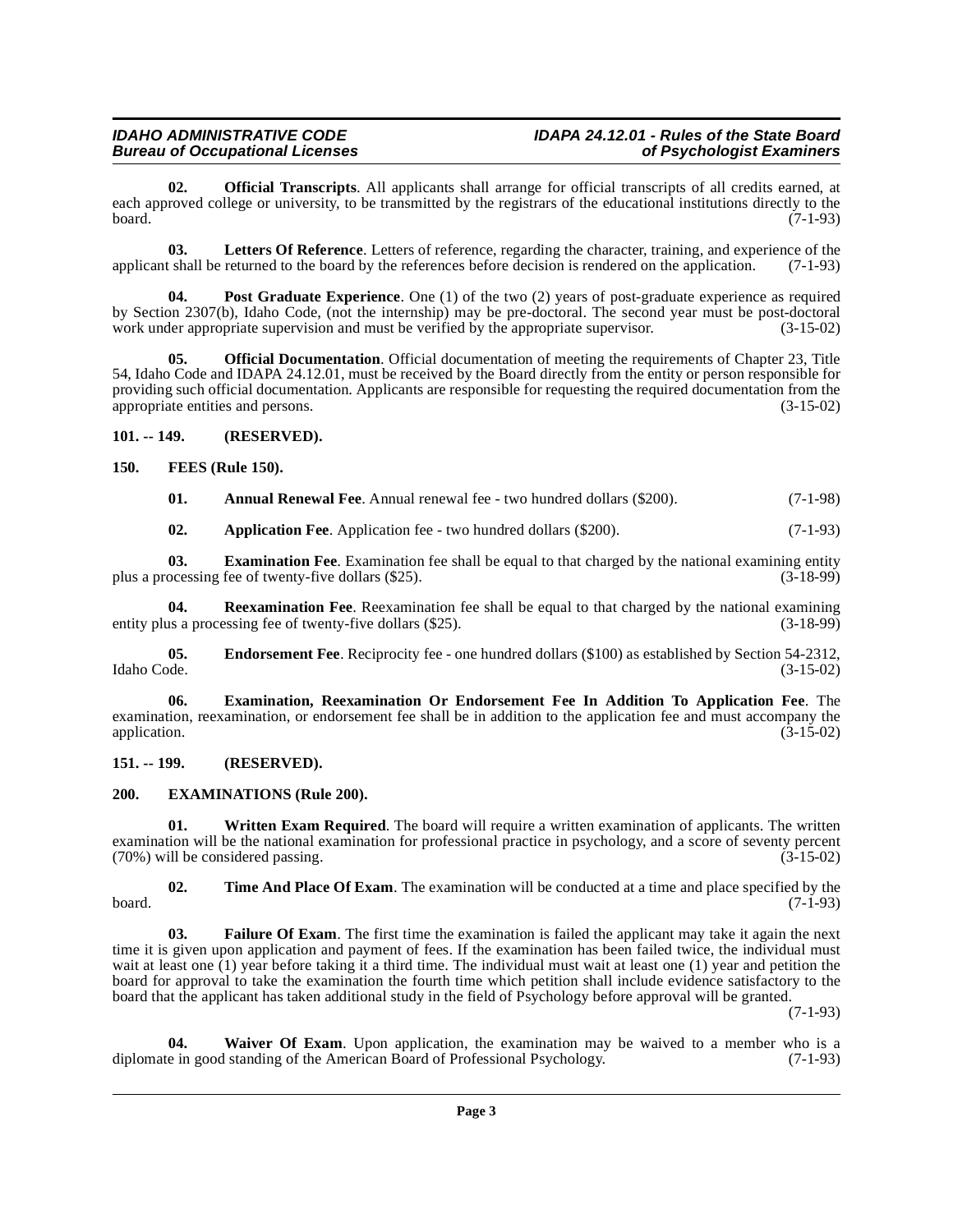#### <span id="page-3-0"></span>**201. -- 249. (RESERVED).**

#### <span id="page-3-14"></span><span id="page-3-1"></span>**250. ENDORSEMENT (Rule 250).**

**01. Eligibility For Endorsement**. An applicant who is in possession of a valid statutory license or statutory certificate from another state or Canada may apply for licensing under the endorsement section of this law. (3-15-02)

<span id="page-3-16"></span><span id="page-3-13"></span>**02. Requirements For Endorsement**. An applicant under the endorsement section shall have:

**a.** A valid psychology license or certificate issued by the regulatory entity of another jurisdiction; and (3-15-02)

**b.** A current certificate of professional qualification in Psychology as defined in these rules; or (3-15-02)

**c.** A degree of doctor of philosophy in psychology or a doctoral degree in a field related to psychology plus two  $(2)$  years of post graduate experience acceptable to the board and excluding internship, and document each of the following:  $(3-15-02)$ document each of the following:

i. A passing score on the EPPP examination or other similar examination; (3-15-02)

ii. Two (2) years of supervised experience, one (1) of which was post-doctoral, for a minimum of three  $(3.000)$  total hours acceptable to the Board:  $(3-15-02)$ thousand  $(3,000)$  total hours acceptable to the Board:

iii. A record of practicing Psychology at the independent level for the five (5) years immediately prior (3-15-02) to application;

<span id="page-3-17"></span>iv. A history of no disciplinary action in any jurisdiction. (3-15-02)

#### <span id="page-3-2"></span>**251. -- 259. (RESERVED).**

#### <span id="page-3-3"></span>**260. SENIOR PSYCHOLOGY LICENSURE (Rule 260).**

Any person who has maintained a valid Psychology license based on a doctoral degree in the United States or Canada for a period of not less than twenty (20) years may apply for an Idaho psychology license under Section 54-2312A, Idaho Code. (3-15-02)

#### <span id="page-3-4"></span>**261. – 299. (RESERVED).**

#### <span id="page-3-15"></span><span id="page-3-5"></span>**300. NO TEMPORARY LICENSES (Rule 300).**

No temporary licenses to practice psychology will be issued by the board. (7-1-93)

#### <span id="page-3-6"></span>**301. -- 349. (RESERVED).**

#### <span id="page-3-11"></span><span id="page-3-7"></span>**350. CODE OF ETHICS (Rule 350).**

All licensees shall be mailed a copy of the Ethical Principles of Psychologists and Code of Conduct, as published in the American Psychologist, as referenced in Section 004. the American Psychologist, as referenced in Section 004.

#### <span id="page-3-8"></span>**351. -- 374. (RESERVED).**

#### <span id="page-3-12"></span><span id="page-3-9"></span>**375. DISCIPLINE (Rule 375).**

<span id="page-3-10"></span>**01.** Civil Fine. The Board may impose a civil fine not to exceed one thousand dollars (\$1,000) upon a psychologist for each violation of Section 54-2309, Idaho Code. (3-18-99) licensed psychologist for each violation of Section 54-2309, Idaho Code.

(3-15-02)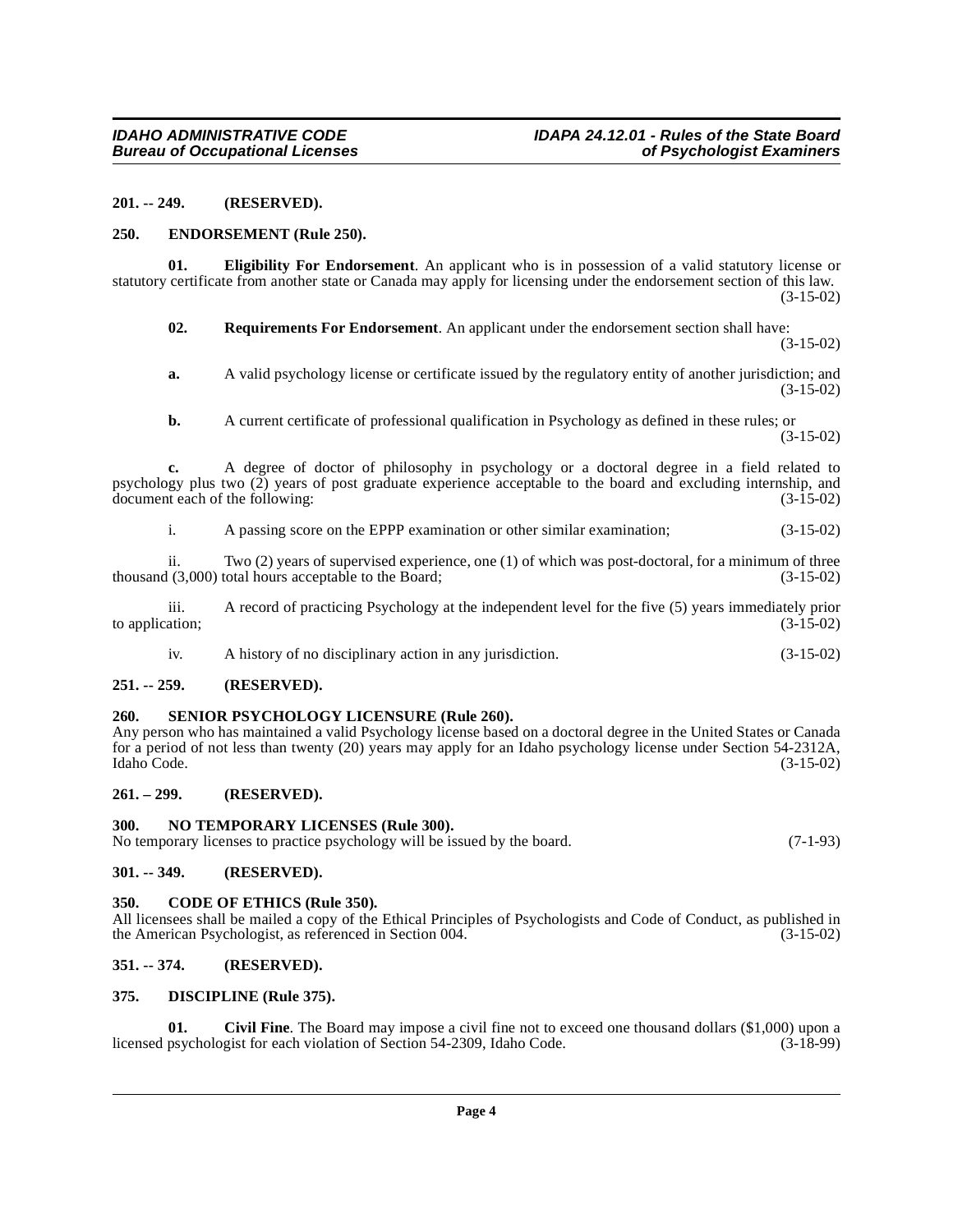<span id="page-4-7"></span>**02. Costs And Fees**. The Board may order a licensed psychologist to pay the costs and fees incurred by the Board in the investigation or prosecution of the licensee for violation of Section 54-2309, Idaho Code. (3-18-99)

#### <span id="page-4-0"></span>**376. -- 399. (RESERVED).**

#### <span id="page-4-14"></span><span id="page-4-1"></span>**400. RENEWAL OF LICENSE - CONTINUING EDUCATION (Rule 400).**

**Renewal Of License**. Each person licensed under this act must renew said license annually or the license will be cancelled. Licenses shall be renewed and reinstated in accordance with the requirements of Section 67- 2614, Idaho Code. (3-15-02)

<span id="page-4-15"></span>**02. Requirements For Renewal Of License**. Licenses may be renewed or reinstated by payment of the required fees and by submitting certification of having satisfied the continuing education requirement. (3-15-02)

#### <span id="page-4-6"></span><span id="page-4-2"></span>**401. CONTINUING EDUCATION REQUIREMENTS FOR RELICENSURE IN PSYCHOLOGY (Rule 401).**

<span id="page-4-12"></span>**01.** Number Of Hours Required. All licensed psychologists, in order to renew their license, must have accumulated twenty (20) hours per year of continuing education credits. At the time of renewal of the psychologists' licenses, they will certify that they are aware of the requirements for continuing education and that they have met those requirements for the preceding year. (7-1-93)

<span id="page-4-13"></span>**02. Professional Level Of Continuing Education - Time Period Records Kept - Audit**. This continuing education experience must be at an appropriate level for professional training in psychology. The licensees have responsibility for demonstrating the relevance and adequacy of the educational experience they select. The licensees are also responsible for keeping an accurate record of their own personal continuing education hours for a period of five (5) years. A random audit may be conducted to insure compliance. (7-1-93)

<span id="page-4-11"></span>**03. Newly Licensed Individuals**. Newly licensed individuals will be considered to have satisfied the continuing education requirements for the remainder of the year in which their license is granted. (7-1-93)

<span id="page-4-4"></span>**04. Certificates Of Satisfactory Attendance And Completion**. Certificates of satisfactory attendance and completion, cancelled checks, participant lists, transcripts from universities, letters of certification on instructor's letterhead, and other reasonably convincing proof of the submitted activities may serve as documentation when<br>persons audited are required to submit proof of continuing education. (7-1-93) persons audited are required to submit proof of continuing education.

<span id="page-4-10"></span>**Licensees Who Do Not Fulfill The Continuing Education Requirements**. Licensees who do not ing education requirements may be subject to disciplinary action. (7-1-93) fulfill the continuing education requirements may be subject to disciplinary action.

#### <span id="page-4-9"></span><span id="page-4-3"></span>**402. GUIDELINES FOR APPROVAL OF CONTINUING EDUCATION CREDITS (Rule 402).**

**01. Continuing Education Credit**. Continuing education credit will be given to formally organized workshops or classes with an attendance roster and preassigned continuing education credit offered in association with or under the ausnices of: (7-1-93) with or under the auspices of:

<span id="page-4-5"></span>

| а. | Regionally accredited institutions of higher education. | $(7-1-93)$ |
|----|---------------------------------------------------------|------------|
| b. | The American Psychological Association.                 | $(7-1-93)$ |
| c. | A Regional Psychological Association.                   | $(7-1-93)$ |
| d. | A State Psychological Association.                      | $(7-1-93)$ |

**e.** Credit will be given for the number of credit hours preauthorized by the sponsoring agency with no nit on the number of hours. (7-1-93) upper limit on the number of hours.

#### <span id="page-4-8"></span>**02. Credit For International, National And Regional Meetings Of Psychological Organizations**.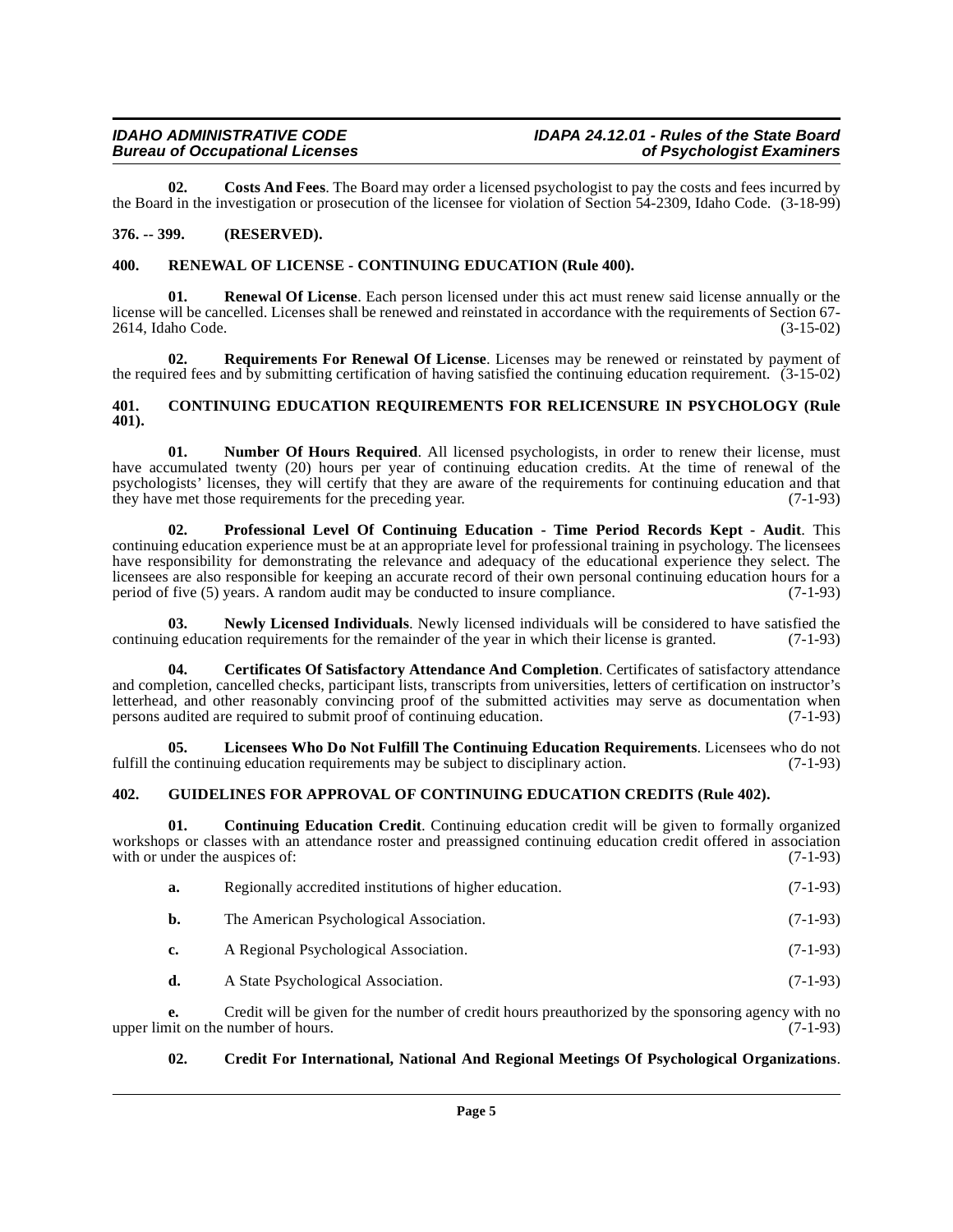Six (6) hours of continuing education credit will be allowed for documented attendance at international, national and regional meetings of psychological organizations.  $(7-1-93)$ regional meetings of psychological organizations.

<span id="page-5-3"></span>**03. Credit For Other Relevant Workshops, Classes Or Training Experiences**. Other relevant workshops, classes or training experiences may receive up to six (6) hours of credit per experience provided they are conducted by a licensed or reputable psychologist or other mental health professional. Each documented hour of training experience counts as one (1) hour of continuing education experience. A maximum of six (6) hours of this type of experience may be approved. (7-1-93) type of experience may be approved.

<span id="page-5-6"></span>**04. Presentation Of Papers**. Presentation of papers at international, national, regional or state psychological or other professional associations may be counted as equivalent to six (6) hours per event. (7-1-93)

<span id="page-5-7"></span>**05. Self-Study, Lectures Or Public Or Professional Publications And Presentations**. The board also recognizes the value of self-study, lectures or public or professional publications and presentations (including for example, in the case of the university faculty, preparation of a new course). Therefore, the board will allow credit for  $\sin(6)$  hours of individual study per year. (7-1-93) six  $(6)$  hours of individual study per year.

<span id="page-5-2"></span>**06. Board Assessment Of Continuing Education Activities**. The Board of Psychologist Examiners may avail itself of help and consultation from the Idaho Psychological Association in assessing the appropriateness of continuing education activities. (7-1-93)

#### <span id="page-5-0"></span>**403. -- 449. (RESERVED).**

#### <span id="page-5-5"></span><span id="page-5-1"></span>**450. GUIDELINES FOR USE OF SERVICE EXTENDERS TO LICENSED PSYCHOLOGISTS (Rule 450).**

The board recognizes that licensed psychologists may choose to extend their services by using service extenders. The board provides general rules to cover all service extenders as well as specific rules to cover service extenders with different levels of training and experience. (7-1-93)

#### <span id="page-5-4"></span>**01. General Provisions For Licensed Psychologists Extending Their Services Through Others**.

(7-1-93)

**a.** The licensed psychologist exercising administrative control for a service extender shall: (7-1-93)

i. Have the authority to cause termination of compensation for the service extender. (7-1-93)

ii. Have the authority to cause the suspension or removal of the service extender from his position as a provider. (7-1-93) service provider.

#### **b.** The licensed psychologist exercising professional direction for a service extender shall: (7-1-93)

i. Within thirty (30) days after employing the service extender, formulate and provide to the board a written supervisory plan for each service extender. The plan shall include provisions for supervisory sessions and chart review. If the psychologist requires tapes to be made of psychological services delivered by the service extender, then the plan shall also specify review and destruction of these tapes. The plan shall also specify the hours per calendar week that the licensed psychologist will be at the same physical location as the person extending the services of the licensed psychologist. The plan shall be accompanied by a completed application form and an application fee of fifty dollars  $(\$50)$ .  $(7-1-93)$ 

ii. Establish and maintain a level of supervisory contact sufficient to be readily accountable in the event that professional, ethical, or legal issues are raised. There will be a minimum of one (1) hour of face-to-face supervisory contact by a licensed psychologist with the service extender for each one (1) to twenty (20) hours of services provided by the service extender during any calendar week. At least one half  $(1/2)$  of this face-to-face supervisory contact will be conducted individually, and up to one half  $(1/2)$  of this face-to-face supervisory contact may be provided using a group format. A written record of this supervisory contact, including the type of activities conducted by the service extender, shall be maintained by the licensed psychologist. Except under unusual circumstances, the supervisory contact will occur either during the week the services are extended or during the week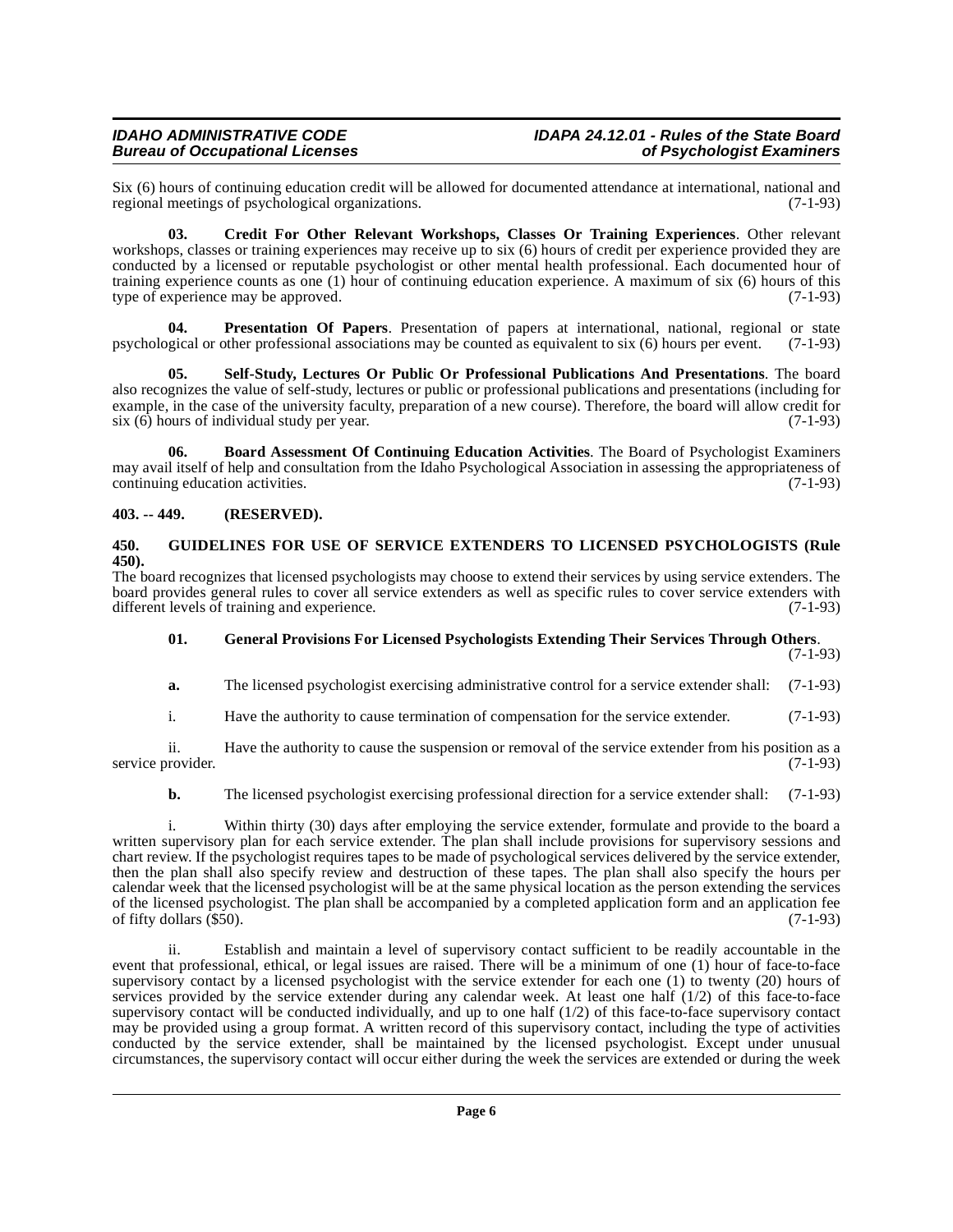## iii. Provide the service extender a copy of the current Ethical Standards of the American Psychological Association, and obtain a written agreement from the service extender of his intention to abide by them.

service extender and a licensed psychologist.

<span id="page-6-1"></span>**02. Qualifications For Service Extenders**. (7-1-93)

**a.** Category I: A service extender will be placed in Category I if: (7-1-93)

i. The licensed psychologist wishing to employ the service extender verifies in writing to the satisfaction of the board that the service extender holds a license issued by the state of Idaho to practice a specific profession, and that the issuance of that license requires the licensee hold a master's degree or its equivalent as determined by the board; or  $(7-1-93)$ 

following. In no case will services be extended more than two (2) weeks without supervisory contact between the service extender and a licensed psychologist. (7-1-93)

ii. The service extender meets the criteria for Category II specified below and the licensed psychologist wishing to employ the service extender verifies in writing to the satisfaction of the board that the service extender has satisfactorily functioned as a service extender to one  $(1)$  or more licensed psychologist for at least twenty (20) hours per calendar week over a period totaling two hundred sixty (260) weeks.  $(7-1-93)$ twenty (20) hours per calendar week over a period totaling two hundred sixty (260) weeks.

**b.** Category II: A service extender will be placed in Category II if the licensed psychologist wishing to employ the service extender verifies in writing to the satisfaction of the board that the service extender holds a master's degree from a program in psychology, counseling, or human development as determined by the board.

(7-1-93)

## <span id="page-6-0"></span>**03. Conditions For Use Of Service Extenders**. (7-1-93)

**a.** All persons used to extend the services of a licensed psychologist shall be under the direct and continuing administrative control and professional direction of a licensed psychologist. These service extenders may not use any title incorporating the word "psychologist" or any of its variants or derivatives, e.g. "psychological,"<br>"psychotherapist." etc. (7-1-93) "psychotherapist," etc.

**b.** Work assignments shall be commensurate with the skills of the service extender and procedures shall be planned in consultation with the licensed psychologist under all circumstances. (7-1-93)

**c.** Public announcement of fees and services, as well as contact with lay or professional public shall be offered only in the name of the licensed psychologist whose services are being extended. However, persons licensed to practice professions other than psychology may make note of their status in such announcements or  $\text{constants.}$  (7-1-93)

**d.** Setting and collecting of fees shall remain the sole domain of the licensed psychologist; excepting that when a service extender is used to provide services of the licensed psychologist, third party payers shall be informed of this occurrence in writing at the time of billing. Unless otherwise provided in these rules and regulations, licensed psychologists may neither claim or imply to service recipients or to third party payers an ability to extend their services through any person who has not been approved as a service extender to that psychologist as specified in<br>(7-1-93) this section.  $(7-1-93)$ 

**e.** All service recipients shall sign a written notice of the service extender's status as a service extender for the licensed psychologist. A copy of the signed written notice will be maintained on file with the licensed psychologist. (7-1-93)

**f.** Within the first three (3) contacts, the licensed psychologist shall have face-to-face contact with each service recipient. (7-1-93)

**g.** A licensed psychologist shall be available to both the service extender and the service recipient for cy consultation. (7-1-93) emergency consultation.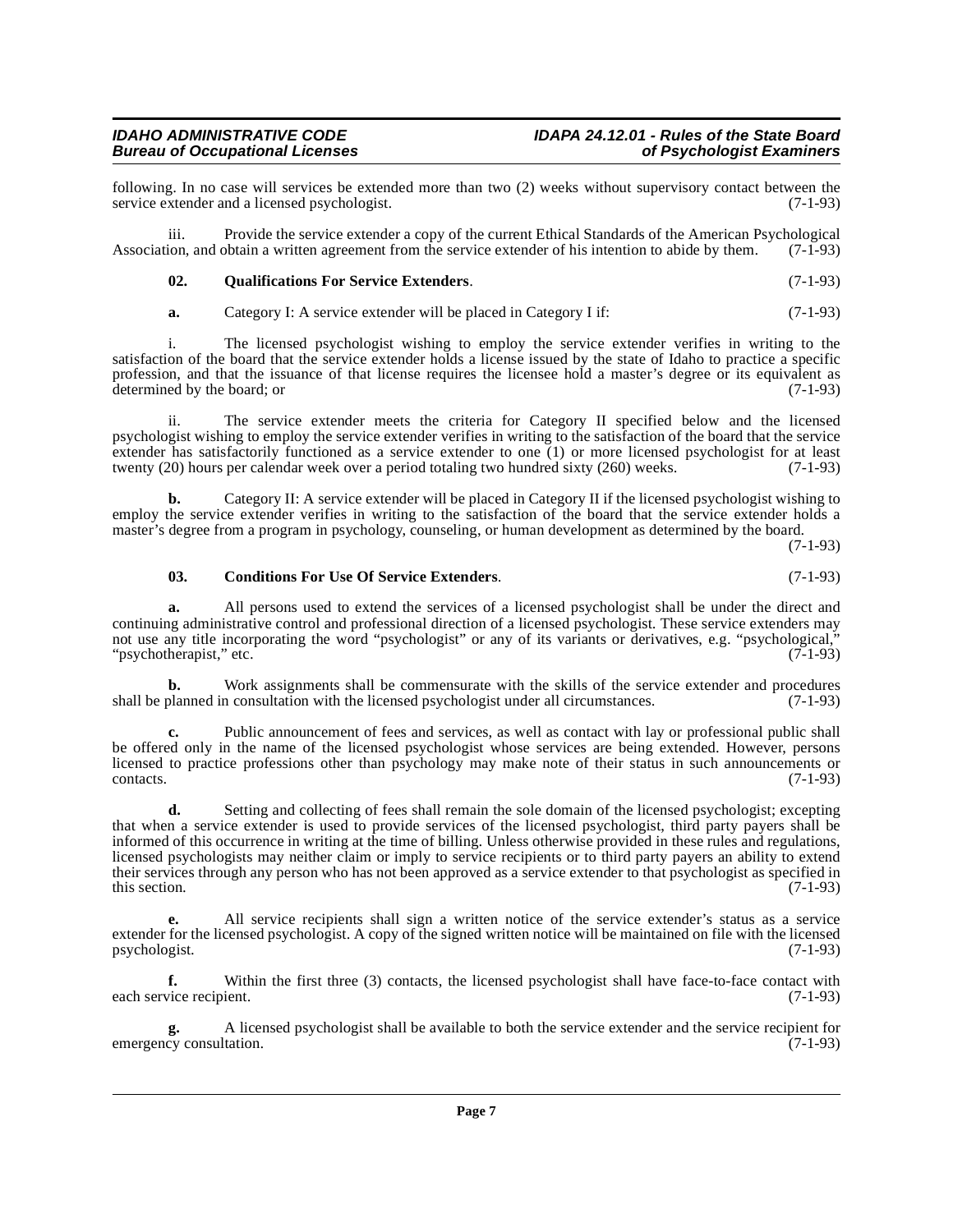# **IDAHO ADMINISTRATIVE CODE IDAPA 24.12.01 - Rules of the State Board**

**h.** Service Extenders shall be housed in the same service delivery site as the licensed psychologist whose services they extend. Whatever other activities they may be qualified to perform, service extenders shall limit themselves to acting as service extenders of the licensed psychologist when providing direct services so long as they are physically located in the offices of the licensed psychologist.  $(7-1-93)$ 

**i.** A service extender in Category I may deliver as much as, but not more than fifty percent (50%) of their service while the licensed psychologist is not physically present at the service delivery site. A service extender in Category II may deliver as much as, but not more than twenty-five percent (25%) of their service while the licensed psychologist is not physically present at the service delivery site. Service Extenders providing as many as, but no more than, three (3) hours of service extension per calendar week shall be exempted from these provisions. Without notification to the board, short term exemption from this rule for atypical circumstances, such as irregular travel by the licensed psychologist, may occur for periods as long as, but no longer than three (3) calendar weeks. Longer exemptions may be granted at the discretion of the board on written request by the licensed psychologist to the board. (7-1-93)

**j.** The licensed psychologist shall employ no more than three (3) service extenders. (3-18-99)

**k.** When a licensed psychologist terminates employment of a service extender, the licensed psychologist will notify the board in writing within thirty (30) days. (7-1-93)

**l.** At the time of license renewal the licensed psychologist shall submit: (7-1-93)

i. A copy of the written record of supervisory contact for the previous twelve (12) months with the names of service recipients removed. (7-1-93)

ii. The percentage of time during the previous twelve  $(12)$  months that the service extender extended while the licensed psychologist was at the service delivery site.  $(7-1-93)$ services while the licensed psychologist was at the service delivery site.

iii. The modal number of hours per calendar week, during the previous twelve  $(12)$  months, that the psychologist delivered services at the site on which the service extended rextended his services.  $(7-1-93)$ licensed psychologist delivered services at the site on which the service extender extended his services.

An updated plan for the supervision of each of his service extenders. The updated plan shall be  $\alpha$  accompanied by a fee of fifty dollars (\$50). (7-1-93)

#### <span id="page-7-0"></span>**451. -- 499. (RESERVED).**

#### <span id="page-7-3"></span><span id="page-7-1"></span>**500. EDUCATIONAL AND CREDENTIALING REQUIREMENTS FOR LICENSURE (Rule 500).**

**01. Training In Professional Psychology**. Training in professional psychology is doctoral training offered in an institution of higher education accredited by:

<span id="page-7-4"></span>

| a.             | Middle States Association of Colleges and Schools.     | $(7-1-93)$ |
|----------------|--------------------------------------------------------|------------|
| $\mathbf{b}$ . | The New England Association of Schools and Colleges.   | $(7-1-93)$ |
| c.             | The North Central Association of Colleges and Schools. | $(7-1-93)$ |
| d.             | The Northwest Association of Schools and Colleges.     | $(7-1-93)$ |
| e.             | The Southern Association of Colleges and Schools.      | $(7-1-93)$ |
|                | The Western Association of Schools and Colleges.       | $(7-1-93)$ |

**02. Training Program**. The training program must stand as a recognizable, coherent organizational thin the institution. (7-1-93) entity within the institution.

<span id="page-7-5"></span><span id="page-7-2"></span>**03. Authority And Primary Responsibility**. There must be a clear authority and primary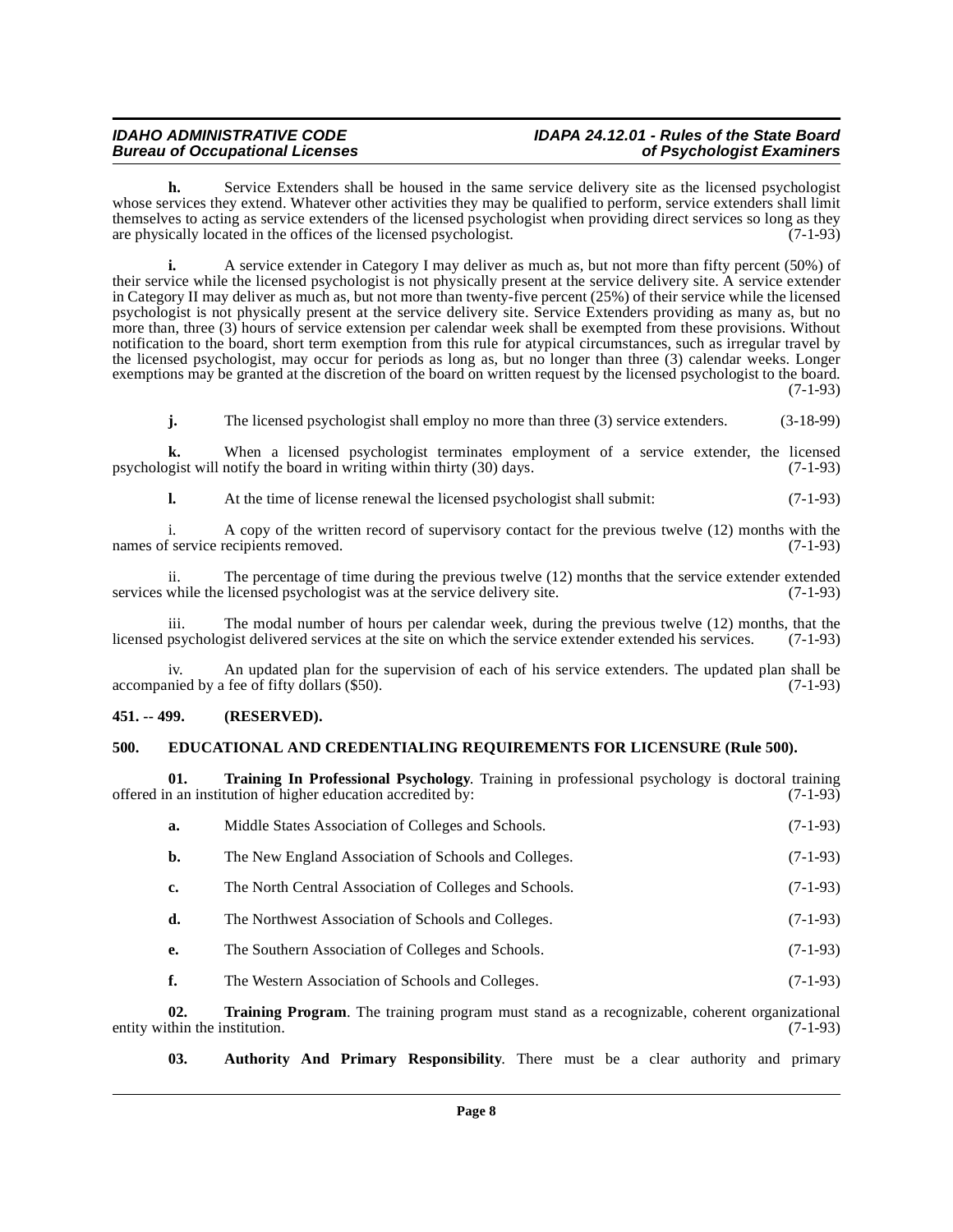responsibility for the core and specialty areas. (7-1-93)

<span id="page-8-10"></span><span id="page-8-7"></span><span id="page-8-3"></span>**04. Content Of Program**. The program must be an integrated, organized sequence of study. (7-1-93)

**05. There Must Be An Identifiable Training Faculty And A Psychologist Responsible For The Program**. There must be an identifiable training faculty and a psychologist responsible for the program. (7-1-93)

**06. Program Must Have An Identifiable Body**. The program must have an identifiable body of who are matriculated in that program for a degree. (7-1-93) students who are matriculated in that program for a degree.

<span id="page-8-11"></span>**07. What The Program Must Include**. The program must include supervised practicum, internship, aboratory training appropriate to the practice of psychology. (7-1-93) field or laboratory training appropriate to the practice of psychology.

<span id="page-8-4"></span>**08.** Curriculum. The curriculum shall encompass a minimum of three (3) academic years of full time graduate study. In addition to instruction in scientific and professional ethics and standards, research design and methodology, statistics, and psychometrics, the core program shall require each student to demonstrate competence in each of the following substantive content areas. This typically will be met by including a minimum of three (3) or more graduate semester hours (five (5) or more graduate quarter hours) in each of these four (4) substantive content areas: (7-1-93)  $\arccos$ :  $(7-1-93)$ 

**a.** Biological Bases of Behavior: Physiological psychology, comparative psychology, neuropsychology, sensation and perception, psychopharmacology.

**b.** Cognitive-Affective Bases of Behavior: Learning, thinking, motivation, emotion. (7-1-93)

**c.** Social Bases of Behavior: Social psychology, group processes, organizational and systems theory.  $(7-1-93)$ 

**d.** Individual Differences: Personality theory, human development, abnormal psychology. (7-1-93)

#### <span id="page-8-0"></span>**501. -- 549. (RESERVED).**

#### <span id="page-8-1"></span>**550. REQUIREMENTS FOR SUPERVISED PRACTICE (Rule 550).**

#### <span id="page-8-9"></span><span id="page-8-5"></span>**01. Duration And Setting Of Supervised Practice**. (7-1-93)

**a.** A year of supervised experience is defined as a minimum of one thousand (1000) hours of supervised service provision acquired during not less than a twelve (12) month and no more than a thirty-six (36) calendar month period. The first year of supervised experience shall be accredited only after acquiring the equivalent<br>of two (2) years of full time graduate study. A second year must be obtained post-doctorally. (3-18-99) of two (2) years of full time graduate study. A second year must be obtained post-doctorally. (3-18-99)

**b.** A minimum qualifying supervised experience consists of two (2) years of supervised experience, neither of which is the internship, and at least one (1) of which is obtained post-doctorally. (7-1-93)

<span id="page-8-8"></span>**02. Qualifications Of Supervisors**. Supervising psychologists shall be licensed and shall have training ecific area of practice in which they are offering supervision. (7-1-93) in the specific area of practice in which they are offering supervision.

<span id="page-8-2"></span>**03. Amount Of Supervisory Contact**. One (1) hour per week of face-to-face individual contact per (20) hours of applicable experience is a minimum. twenty  $(20)$  hours of applicable experience is a minimum.

**04. Evaluation And Accreditation Of Supervised Practice**. The board shall require submission of information by the supervisor(s) which enable it to evaluate and credit the extent and quality of the candidate's supervised practice. The form requesting such information shall cover the following: (7-1-93)

<span id="page-8-6"></span>

| а. | Name of supervisee; | $(7-1-93)$ |
|----|---------------------|------------|
|    |                     |            |

| b. | Educational level of supervisee; | $(7-1-93)$ |  |
|----|----------------------------------|------------|--|
|----|----------------------------------|------------|--|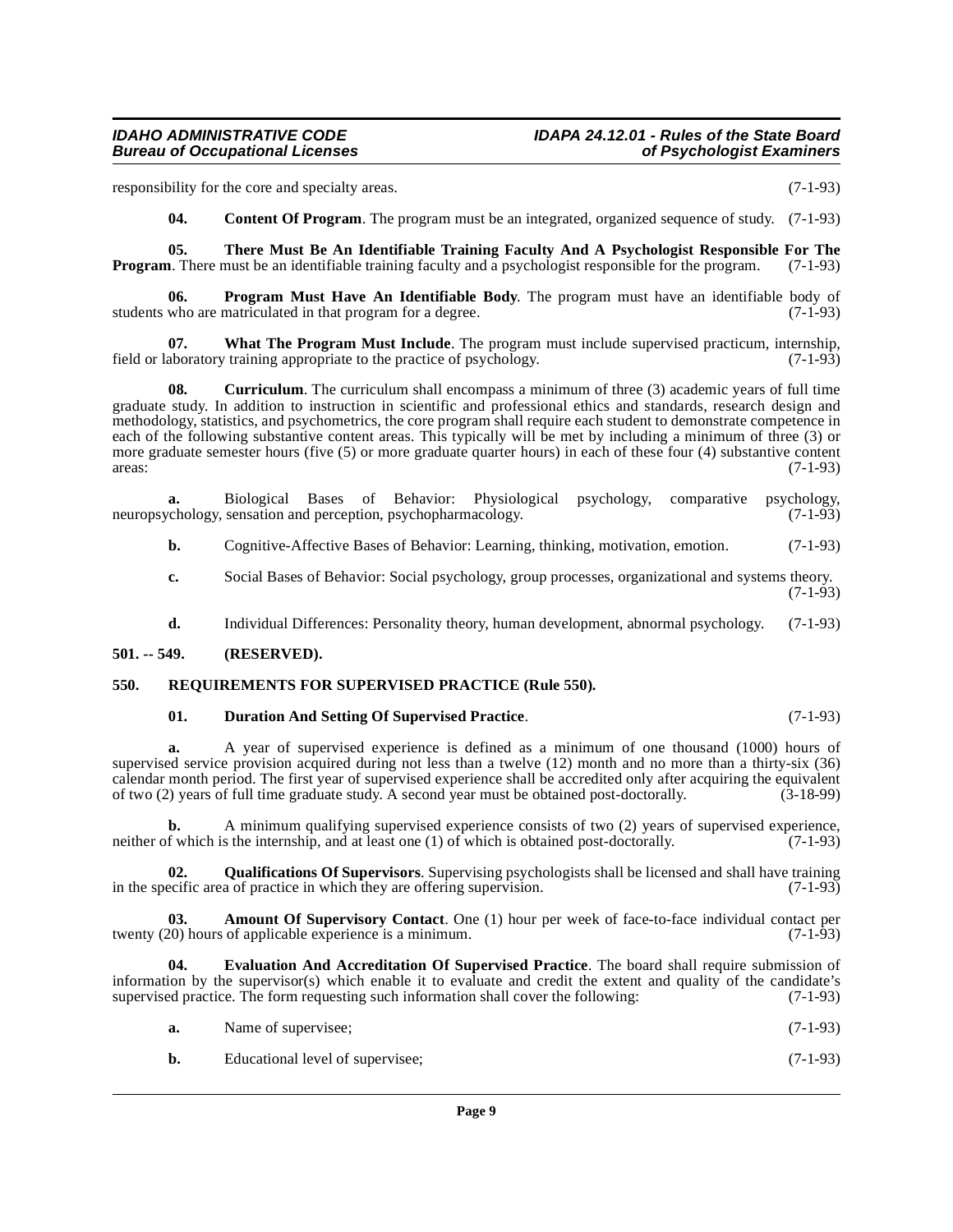| c. | Supervisor's name, address, license number, state in which granted and area of specialization; | $(7-1-93)$ |
|----|------------------------------------------------------------------------------------------------|------------|
| d. | Name and nature of setting in which supervised practice took place;                            | $(7-1-93)$ |
| e. | Date of practice covered in this report;                                                       | $(7-1-93)$ |
| f. | Number of practice hours during this period;                                                   | $(7-1-93)$ |
| g. | Supervisee's duties;                                                                           | $(7-1-93)$ |
| h. | Number of one-to-one supervisory hours;                                                        | $(7-1-93)$ |
| i. | Assessment of supervisee's performance; and                                                    | $(7-1-93)$ |
| j. | Whether or not the supervisee received monetary compensation for the supervised services they  |            |

<span id="page-9-3"></span>provided. (7-1-93) **05. Unacceptable Supervision**. Supervised practice time during which the supervisor deems supervisee's performance to have been unacceptable shall not be credited towards the required supervised practice<br>(7-1-93) hours.  $(7-1-93)$ 

#### <span id="page-9-0"></span>**551. -- 599. (RESERVED).**

#### <span id="page-9-2"></span><span id="page-9-1"></span>**600. GUIDELINES FOR THE SUPERVISION IN THE EDUCATION OF PSYCHOLOGISTS (Rule 600).** The board recognizes the importance of supervision in the education of psychologists, and that licensed psychologists within Idaho may be called on to provide supervision. It also recognizes that differing levels of supervision are appropriate for persons with differing levels of education and experience. Accordingly, the board identifies three (3) levels within the education of psychologists, and specifies differing levels of supervision for each. These categories refer to persons pursuing a program of activities which, when completed, will allow them to meet the requirements for licensure as physiologists in Idaho. When providing supervision, the licensed supervising psychologist may receive compensation from the supervisee or other interested party, and shall be responsible to insure that supervision appropriate to the education and experience level of the supervisee is provided. Further, the licensed supervising psychologist shall also be responsible to insure that the appropriate documentation for a particular supervisee has been provided to the board as specified below. The number of persons a psychologist may supervise within the three educational levels does not limit the number of service extenders as specified under Subsection 450.03.j. ( educational levels does not limit the number of service extenders as specified under Subsection 450.03.j.

**01.** General Provisions. General provisions for licensed supervising psychologists. (7-1-93)

**a.** The licensed supervising psychologist exercising administrative control shall: (7-1-93)

i. Have the authority to cause termination of compensation for the supervisee when compensation is provided. (7-1-93)

ii. Have the authority to cause the suspension or removal of the supervisee from his position as a service provider. (7-1-93)

**b.** The licensed supervising psychologist exercising professional direction shall: (7-1-93)

i. Within thirty (30) days after initiating supervision, formulate a written supervisory plan for each supervisee. The plan shall include provisions for supervisory sessions and chart review. If the supervising psychologist requires tapes to be made of psychological services delivered by the supervisee, then the plan shall also specify review and destruction of these tapes. The plan shall also specify the hours per calendar week that the licensed<br>psychologist will be at the same physical location as the supervisee. (7-1-93) psychologist will be at the same physical location as the supervisee.

ii. Establish and maintain a level of supervisory contact sufficient to be readily accountable in the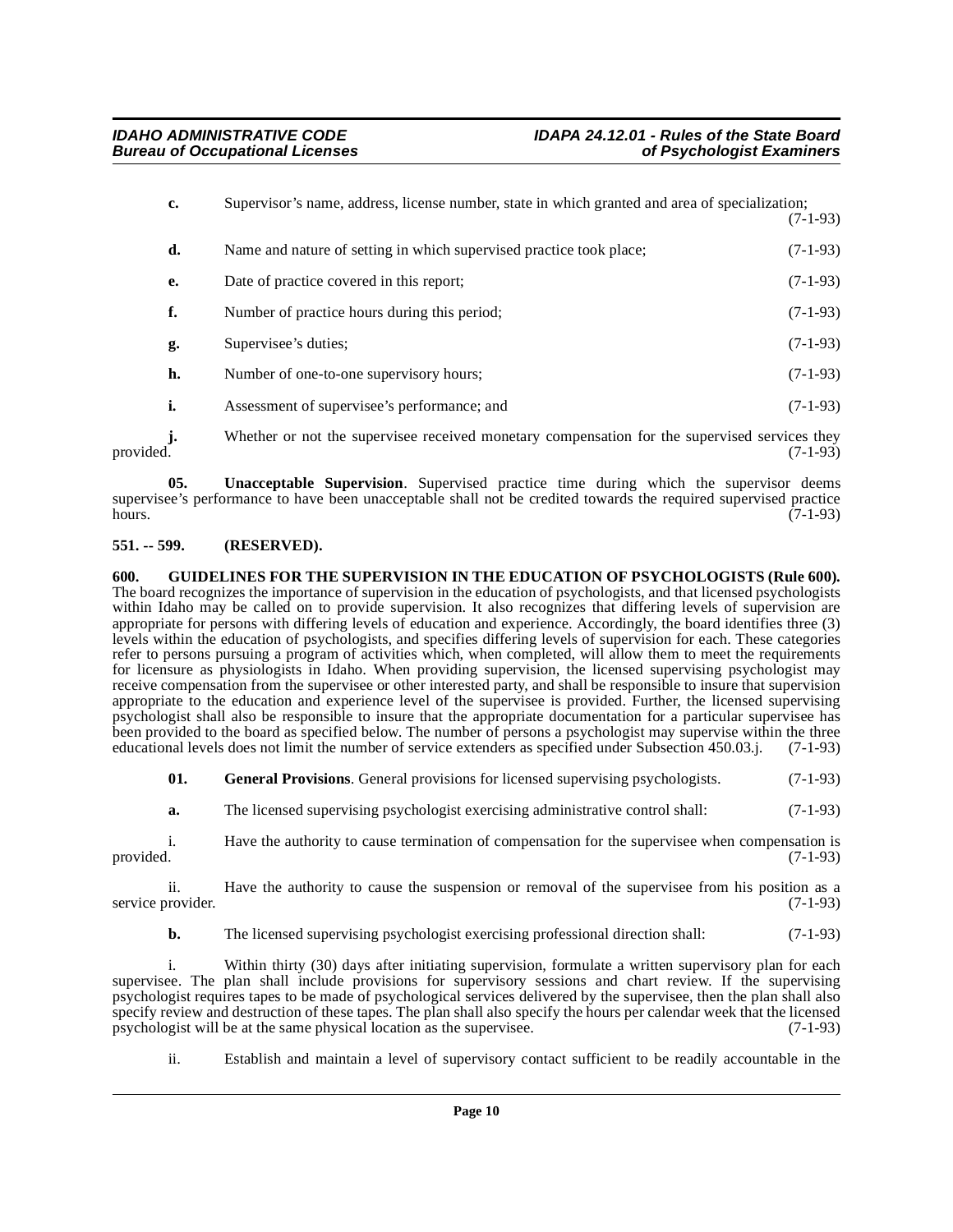# **IDAHO ADMINISTRATIVE CODE IDAPA 24.12.01 - Rules of the State Board**

event that professional, ethical, or legal issues are raised. There will be a minimum of one (1) hour of face-to-face individual supervisory contact by a licensed psychologist with the supervisee for each one (1) to twenty (20) hours of services provided by the supervisee during any calendar week. A written record of this supervisory contact, including the type of activities conducted by the supervisee, shall be maintained by the licensed supervising psychologist. Except under unusual circumstances, the supervisory contact will occur either during the week the services are provided or during the week following. In no case will services be provided more than two (2) weeks without supervisory contact between the supervise and a licensed supervising psychologist. (7-1-93) supervisory contact between the supervisee and a licensed supervising psychologist.

iii. Provide the supervisee a copy of the current Ethical Standards of the American Psychological Association, and obtain a written agreement from the supervisee of his intention to abide by them. (7-1-93)

#### <span id="page-10-0"></span>**02. Category I - Psychology Intern**. (7-1-93)

**a.** Definition: A person enrolled in a training program which meets the exact requirements specified in 500. in Section 500.

**b.** Verification: The director of training of the program in question will provide documentation to the board which: (7-1-93) board which: (7-1-93)

i. Verifies that the supervisee is admitted to the doctoral program in question and is in good standing.  $(7-1-93)$ 

ii. Lists the specific courses which constitute the approved program for the particular supervisee, and designating which courses meet the exact subject area requirements listed in Section 500. (7-1-93)

iii. Verifies the supervisee is making satisfactory progress toward the degree. (7-1-93)

**c.** Supervision Requirements: (7-1-93)

i. Psychology Interns must be under the direct and continuing administrative control and professional of the licensed supervising psychologist when providing psychological services. (7-1-93) direction of the licensed supervising psychologist when providing psychological services.

Work assignments shall be commensurate with the skills of the supervisee and procedures shall be planned in consultation with the licensed supervising psychologist. (7-1-93)

iii. Supervisees shall be housed in the service delivery site of the licensed supervising psychologist, and at least seventy-five percent (75%) of the Psychology Intern's service delivery will occur while the licensed supervising psychologist is physically present on site.  $(7-1-93)$ supervising psychologist is physically present on site.

iv. Public announcement of fees and services, and contact with lay or professional public shall be offered only by and in the name of the licensed supervising psychologist or his institutional affiliate. (7-1-93)

Setting and collecting of fees shall remain the sole domain of the licensed supervising psychologist or his institutional affiliate, excepting that when a supervisee provides psychological services, third party payers shall<br>be informed of this occurrence in writing at the time of billing. be informed of this occurrence in writing at the time of billing.

vi. All persons receiving services from a Psychology Intern shall sign a written notice indicating they understand that the service provider is a Psychology Intern and that the licensed supervising psychologist is responsible for the activity. A copy of the signed written notice will be maintained on file with the supervising licensed psychologist. (7-1-93)

vii. The licensed supervising psychologist's proficiencies will be commensurate with the services provided by the Category I Psychology Intern. (7-1-93)

| d. | Restriction: This section is applicable only when: | $(7-1-93)$ |
|----|----------------------------------------------------|------------|
|----|----------------------------------------------------|------------|

i. Service recipients make payment in connection with services they receive. (7-1-93)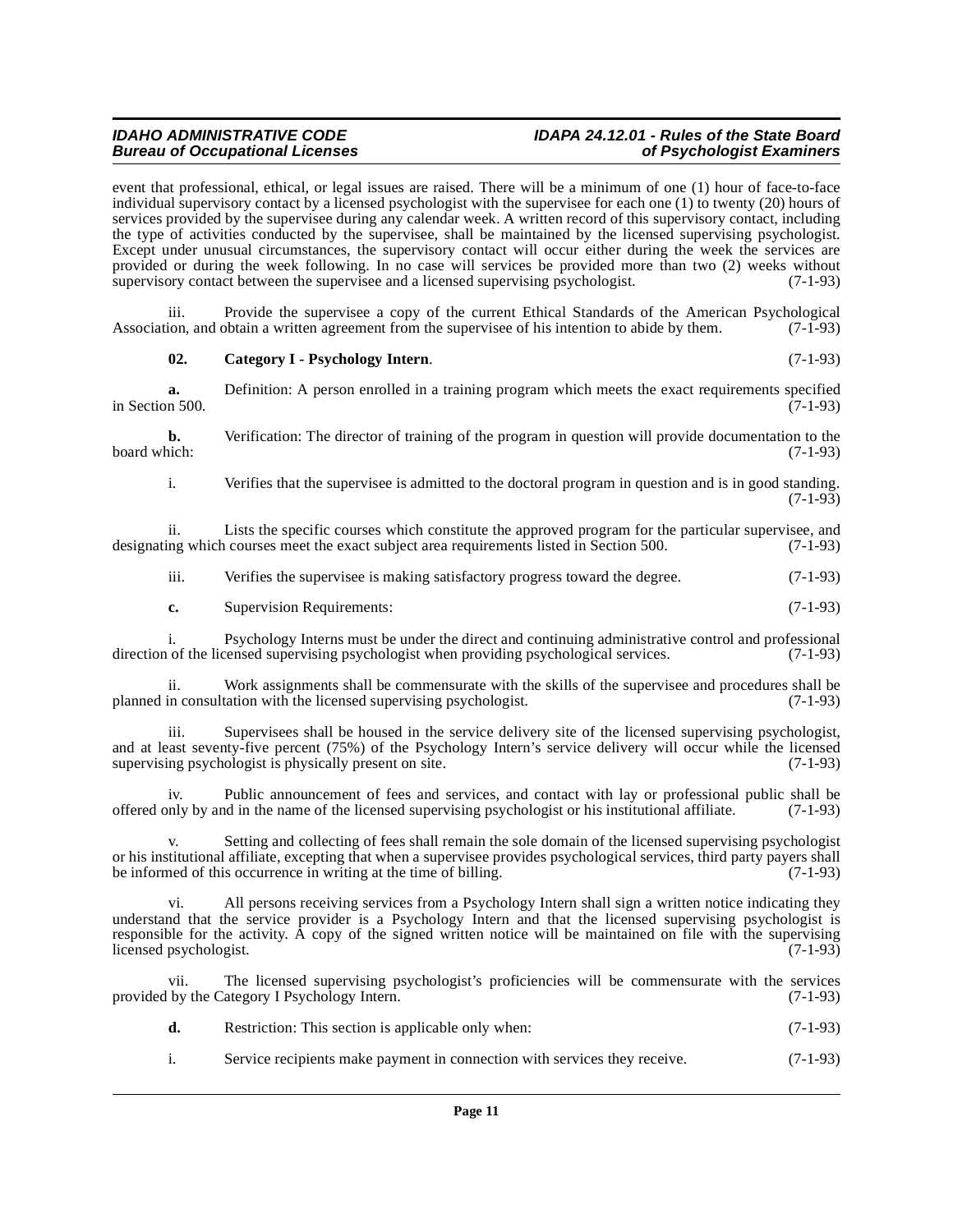ii. Category I Psychology Interns receive compensation in connection with services they provide. (7-1-93)

### <span id="page-11-0"></span>**03. Category II - Psychologist In Training**. (7-1-93)

**a.** Definition: A person having submitted an application for licensure to the Idaho Board of opeist Examiners and who has been found by the board to have either: (7-1-93) Psychologist Examiners and who has been found by the board to have either:

i. Obtained a doctoral degree after completing an educational program which satisfies all the ents of Section 500; or (7-1-93) requirements of Section 500; or

ii. Obtained a doctoral degree and submitted a plan, approved by the board for the completion of any cies in their doctoral education with regard to the requirements of Section 500. (7-1-93) deficiencies in their doctoral education with regard to the requirements of Section 500.

**b.** Verification: The State Board of Psychologist Examiners has reviewed the application of the person on and either: (7-1-93) in question and either:

Verifies that the applicant has obtained a doctoral degree after completing an educational program<br>the requirements of Section 500: or (7-1-93) which satisfies all the requirements of Section 500; or

ii. Verified the applicant obtained a doctoral degree and approved a plan submitted by the applicant for the completion of any deficiencies in his doctoral education with regard to the requirements of Section 500. (7-1-93)

**c.** Supervision Requirements: (7-1-93)

i. Psychologists in Training must be under the direct and continuing administrative control and professional direction of the licensed supervising psychologist when providing psychological services. (7-1-93)

ii. Work assignments shall be commensurate with the skills of the Psychologist in Training and res shall be planned in consultation with the licensed supervising psychologist. (7-1-93) procedures shall be planned in consultation with the licensed supervising psychologist.

Psychologists in Training shall be housed in the service delivery site of the licensed supervising psychologist, and at least fifty percent (50%) of the Psychologist in Training's service delivery will occur while the licensed supervising psychologist is physically present on site; excepting that where Psychologists in Training are employed by agencies or corporations financed by public funds, licensed supervising psychologists may apply for exemption of this requirement. Exemptions will be made on review of the written supervisory plan, and granted at the discretion of the board. (7-1-93)

iv. Public announcement of fees and services, and contact with lay or professional public shall be offered only by and in the name of the licensed supervising psychologist or his institutional affiliate. (7-1-93)

Setting and collecting of fees shall remain the sole domain of the licensed supervising psychologist or his institutional affiliate, excepting that when a supervisee provides psychological services, third party payers shall<br>be informed of this occurrence in writing at the time of billing. (7-1-93) be informed of this occurrence in writing at the time of billing.

vi. All persons receiving services from a Psychologist in Training shall sign a written notice indicating their understanding that the service provider is a Psychologist in Training and that the licensed supervising psychologist is responsible for their activity. A copy of the signed written notice will be maintained on file with the licensed supervising psychologist. (7-1-93)

vii. The licensed supervising psychologist's proficiencies will be commensurate with the services provided by the Category II Psychologist in Training. (7-1-93)

#### <span id="page-11-1"></span>**04. Category III - Psychologist Under Supervision**. (7-1-93)

**a.** Definition: A person having submitted an application for licensure to the Idaho Board of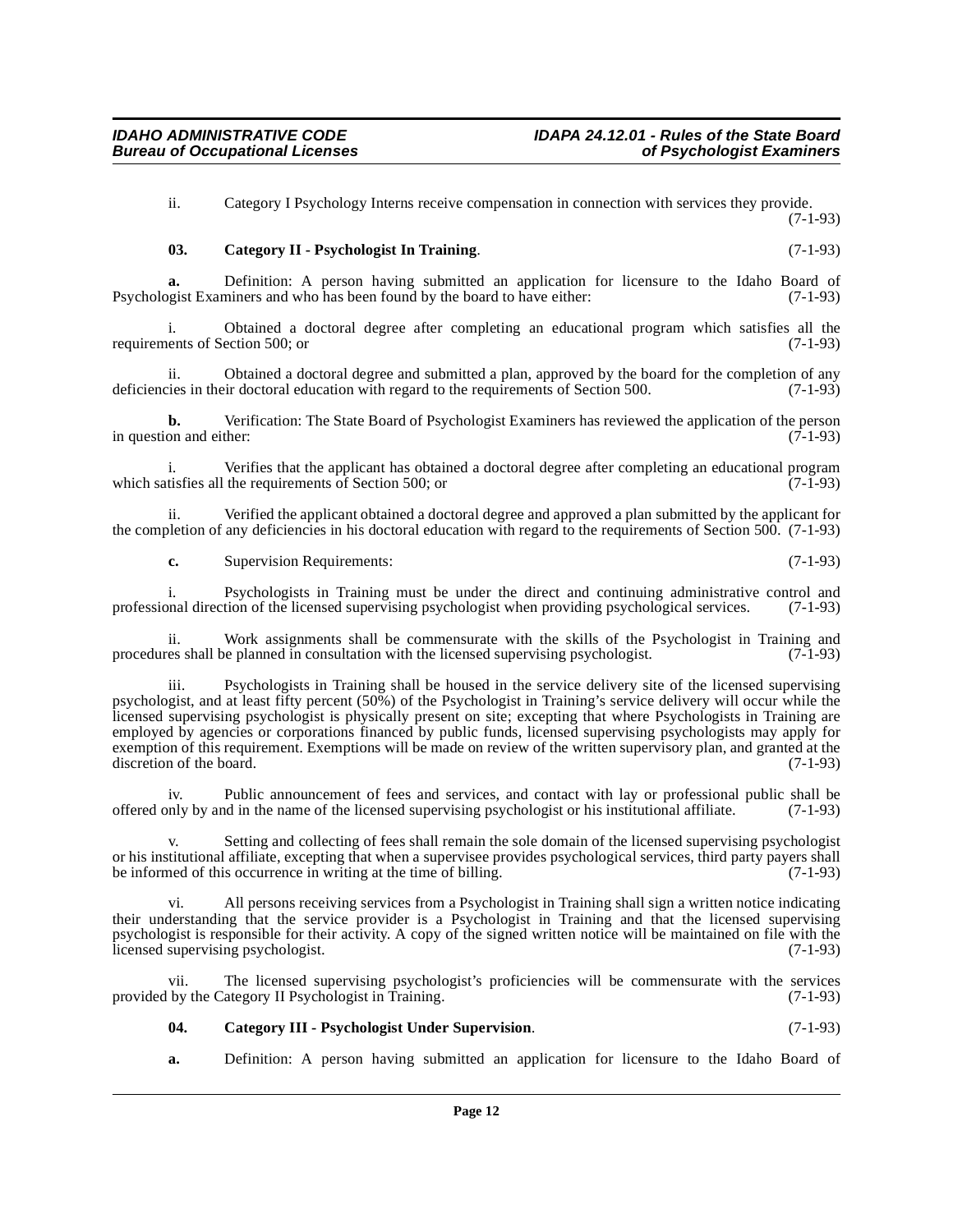# **IDAHO ADMINISTRATIVE CODE IDAPA 24.12.01 - Rules of the State Board**

|     |     | Psychologist Examiners and who has been found by the board to have:                                                                                    | $(7-1-93)$ |
|-----|-----|--------------------------------------------------------------------------------------------------------------------------------------------------------|------------|
|     |     | Obtained a doctoral degree, and completed an educational program which satisfies all the<br>requirements of Section 500; and                           | $(7-1-93)$ |
|     | ii. | Completed the EPPP examination with a passing score.                                                                                                   | $(7-1-93)$ |
| 93) | b.  | Verification: The State Board of Psychologist Examiners has reviewed the application and:                                                              | $(7-1-$    |
|     |     | Verified the applicant has obtained a doctoral degree and completed an educational program which<br>satisfies all the requirements of Section 500; and | $(7-1-93)$ |
|     | ii. | Verified the applicant has completed the EPPP examination with a passing score.                                                                        | $(7-1-93)$ |
|     | c.  | <b>Supervision Requirements:</b>                                                                                                                       | $(7-1-93)$ |

i. Psychologists Under Supervision shall be under the continuing professional direction, though not necessarily administrative control, of the licensed supervising psychologist when providing psychological services.  $(7-1-93)$ 

ii. Work assignments shall be commensurate with the skills of the Psychologist Under Supervision and procedures shall be planned in consultation with the licensed supervising psychologist.  $(7-1-93)$ 

iii. Public announcement of fees and services, and contact with lay or professional public shall be offered only by and in the name of the supervising licensed psychologist or his institutional affiliate. However, if the Psychologist Under Supervision is employed by either a privately financed agency or corporation or a publicly funded agency or corporation; then public announcement of fees and services with lay or professional public may be offered in the name of those organizations as long as the supervised status of the Psychologist Under Supervision and the name, address and telephone number of the licensed supervising psychologist are made clear to the public. (7-1-93)

iv. Setting and collecting of fees shall remain the sole domain of the licensed supervising psychologist or his institutional affiliate. However, if the Psychologist Under Supervision is employed by either a privately financed agency or corporation or a publicly funded agency or corporation; then the setting and collecting of fees may be offered in the name of those organizations as long as the supervised status of the Psychologist Under Supervision and the name, address and telephone number of the supervising psychologist are made clear to the public; and with the exception that when a supervisee provides psychological services, third party payers shall be informed of this occurrence in writing at the time of billing. occurrence in writing at the time of billing.

All persons receiving services from a Psychologist Under Supervision shall sign a written notice indicating their understanding that the service provider is a Psychologist Under Supervision and that the licensed supervising psychologist is responsible for their activity. A copy of the signed written notice will be maintained on file with the licensed supervising psychologist. (7-1-93)

vi. The licensed supervising psychologist's proficiencies will be commensurate with the services by the Category III Psychologist Under Supervision. (7-1-93) provided by the Category III Psychologist Under Supervision.

#### <span id="page-12-0"></span>**601. -- 649. (RESERVED).**

### <span id="page-12-1"></span>**650. RULE MAKING HISTORY PRIOR TO JULY 1, 1993 (Rule 650).**

Adopted August 15, 1964 Readopted January 10, 1975 Readopted October 30, 1975 Readopted February 23, 1978 Readopted July 1, 1979 Readopted December 5, 1984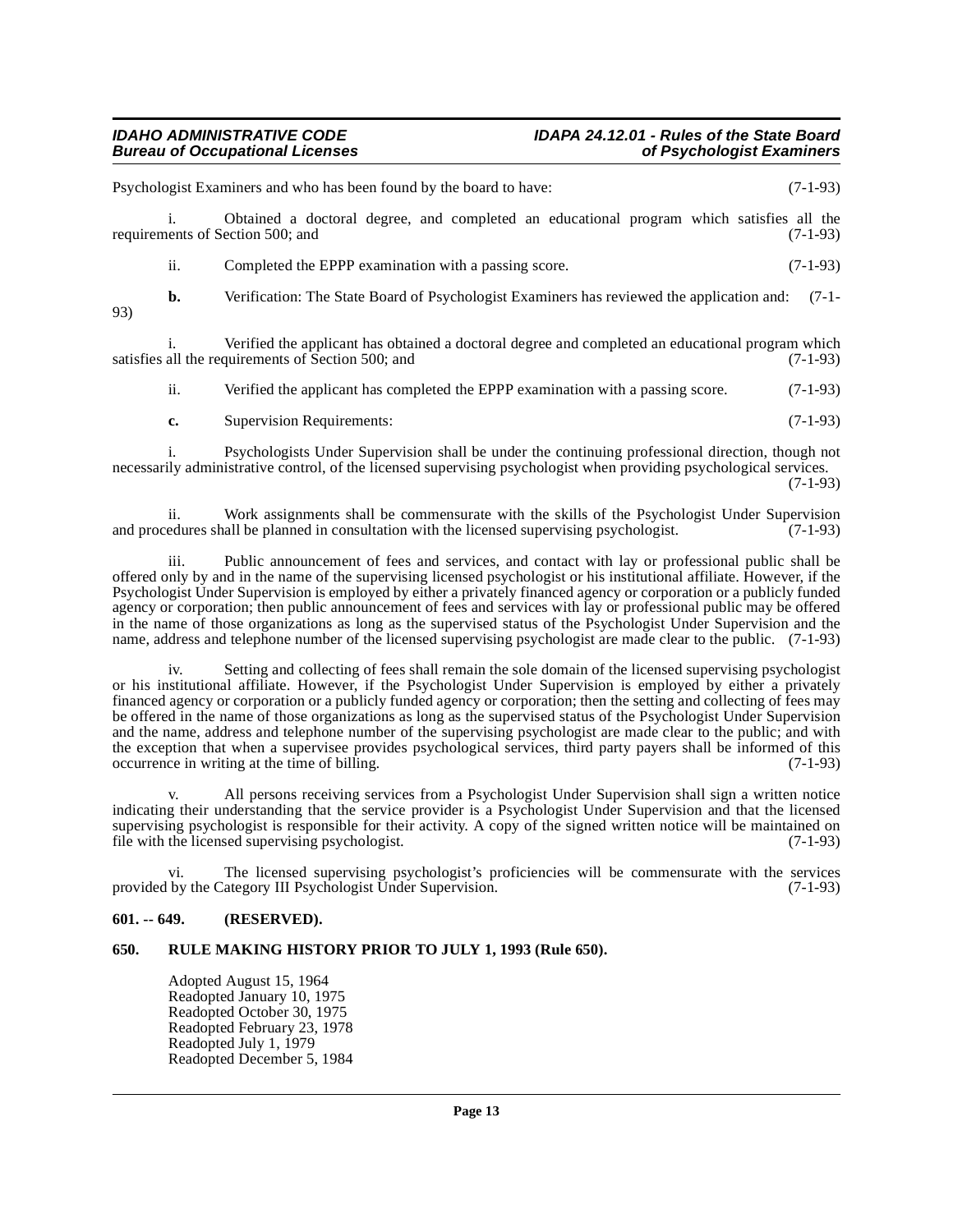Readopted January 17, 1986 Emergency Rule effective June 15, 1987 Amendments and all rules readopted September 4, 1987 Effective September 24, 1987 Amendments and all rules readopted May 25, 1989 Effective June 14, 1989 Amendments and all rules readopted April 20, 1992 effective May 11, 1992 (7-1-93)

#### <span id="page-13-0"></span>**651. -- 999. (RESERVED).**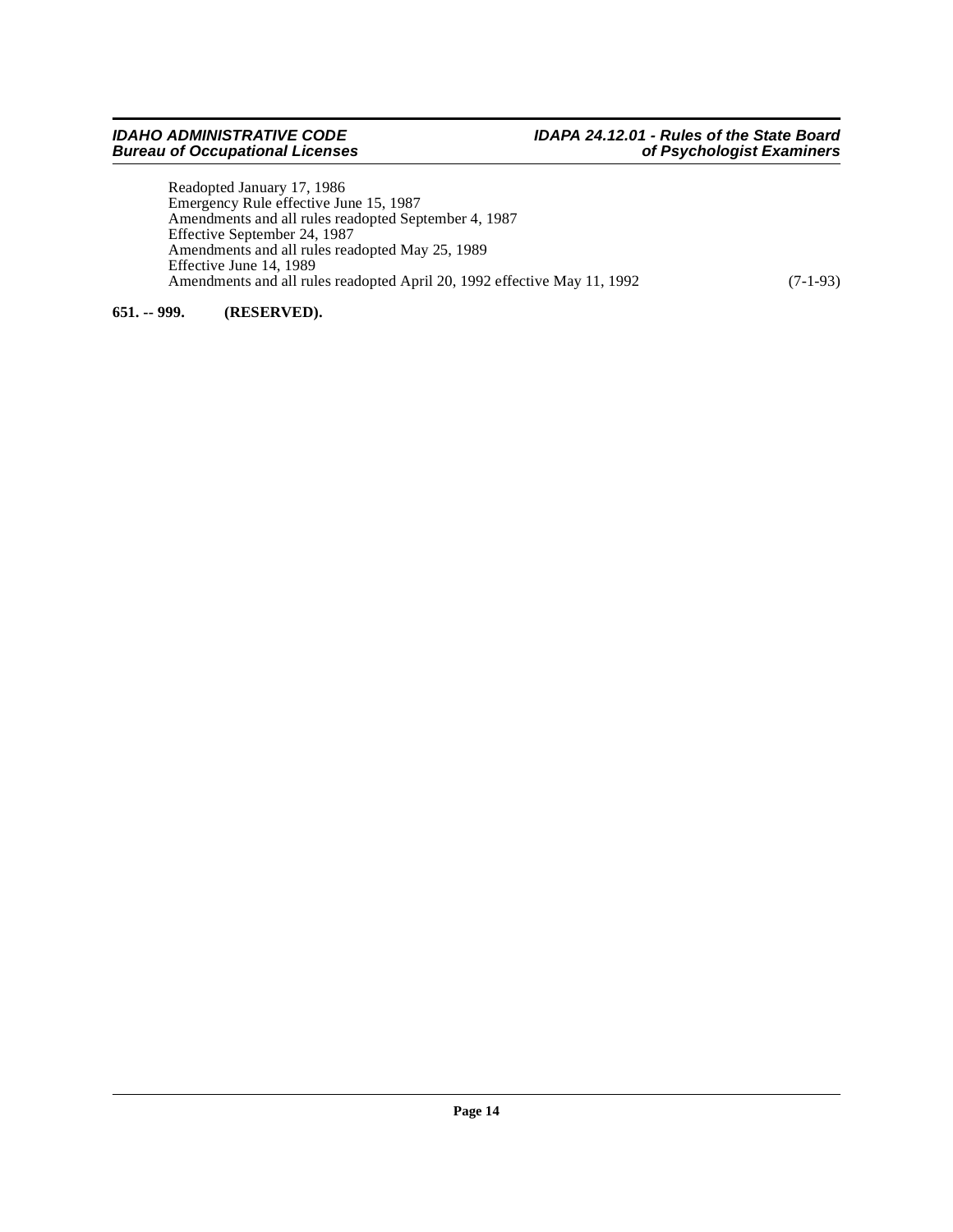# **Subject Index**

#### **A**

Amount Of Supervisory Contact, Psychology [9](#page-8-2) Annual Renewal Fee, Psychologist [3](#page-2-4) Application Fee, Psychologist [3](#page-2-5) Authority And Primary Responsibility, Educational/Credentialing Requirements For Psychology Licensure [8](#page-7-2)

#### **B**

Board Assessment Of Continuing Education Activities, Licensed Psychologist [6](#page-5-2) Board, Psychologist Examiners [2](#page-1-12)

#### **C**

Category I - Psychology Intern, Supervision In Education [11](#page-10-0) Category II Psychologist In Training, Supervision In Education [12](#page-11-0) Category III - Psychologist Under Supervision, Supervision In Education [12](#page-11-1) Certificates Of Satisfactory Attendance And Completion, Licensed Psychologist Continuing Education [5](#page-4-4) Civil Fine, Discipline/Licensed Psychologist [4](#page-3-10) Code Of Ethics, Practice In Psychology [4](#page-3-11) Completed Application, Psychologist Applicants [2](#page-1-13) Conditions For Use Of Service Extenders, Licensed Psychologist [7](#page-6-0) Content Of Program, Educational/ Credentialing Requirements For Psychology Licensure [9](#page-8-3) Continuing Education Credit, Licensed Psychologist [5](#page-4-5) Continuing Education Requirements For Relicensure In Psychology [5](#page-4-6) Costs And Fees, Discipline/Licensed Psychologist [5](#page-4-7) Credentials To Be Filed By All Applicants, Psychologist Applicants [2](#page-1-14) Credit For International, National And Regional Meetings Of Psychological Organizations [5](#page-4-8) Credit For Other Relevant Workshops, Licensed Psychologist Classes Or

Training Experiences [6](#page-5-3) Curriculum, Requirements For Psychology Licensure [9](#page-8-4)

#### **D**

Definitions, IDAPA 24.12.01, Rules Of The Idaho State Board Of Psychologist Examiners [2](#page-1-15) Discipline, Licensed Psychologist [4](#page-3-12) Duration And Setting Of Supervised Practice, Psychology [9](#page-8-5)

#### **E**

Educational And Credentialing Requirements For Licensure, Psychologist [8](#page-7-3) Eligibility For Endorsement [4](#page-3-13) Endorsement [4](#page-3-14) Endorsement Fee, Psychologist [3](#page-2-6) Evaluation And Accreditation Of Supervised Practice, Psychology [9](#page-8-6) Examination Fee, Psychologist [3](#page-2-7) Examination, Reexamination Or Endorsement Fee In Addition To Application Fee [3](#page-2-8) Examinations, Practice In Psychology [3](#page-2-9)

#### **F**

Failure Of Exam, Practice In Psychology [3](#page-2-10) Fees, Psychologist [3](#page-2-11)

#### **G**

General Provisions For Licensed Psychologists Extending Their Services Through Others [6](#page-5-4) Guidelines For Approval Of Continuing Education Credits, Licensed Psychologist [5](#page-4-9) Guidelines For The Supervision In The Education Of Psychologists [10](#page-9-2) Guidelines For Use Of Service Extenders To Licensed Psychologists [6](#page-5-5)

### **L**

Letters Of Reference, Psychologist Applicants [3](#page-2-12) Licensees Who Do Not Fulfill The Continuing Education Requirements, Licensed Psychologist [5](#page-4-10)

#### **N**

Newly Licensed Individuals, Licensed

Psychologist Continuing Education [5](#page-4-11) No Temporary Licenses, Practice In Psychology [4](#page-3-15) Number Of Hours Required, Licensed Psychologist Continuing Education [5](#page-4-12)

### **O**

Official Transcripts, Psychologist Applicants [3](#page-2-13)

### **P**

Post Graduate Experience, Psychologist Applicants [3](#page-2-14) Presentation Of Papers, Licensed Psychologist [6](#page-5-6) Professional Level Of Continuing Education - Time Period Records Kept - Audit, Licensed Psychologist [5](#page-4-13) Program Must Have An Identifiable Body, Educational/Credentialing

Requirements For Psychology Licensure [9](#page-8-7)

### **Q**

Qualifications For Service Extenders, Licensed Psychologist [7](#page-6-1) Qualifications Of Supervisors, Psychology [9](#page-8-8)

### **R**

Reexamination Fee, Psychologist [3](#page-2-15) Renewal Of License - Continuing Education, Licensed Psychologist [5](#page-4-14) Requirements For Endorsement [4](#page-3-16) Requirements For Renewal Of License, Licensed Psychologist [5](#page-4-15) Requirements For Supervised Practice, Psychology [9](#page-8-9)

#### **S**

Self-Study, Licensed Psychologist [6](#page-5-7) Senior Psychology Licensure [4](#page-3-17)

### **T**

There Must Be An Identifiable Training Faculty And A Psychologist Responsible For The Program [9](#page-8-10) Time And Place Of Exam, Practice In

Psychology [3](#page-2-16) Training In Professional Psychology,

Educational And Credentialing Requirements For Licensure [8](#page-7-4)